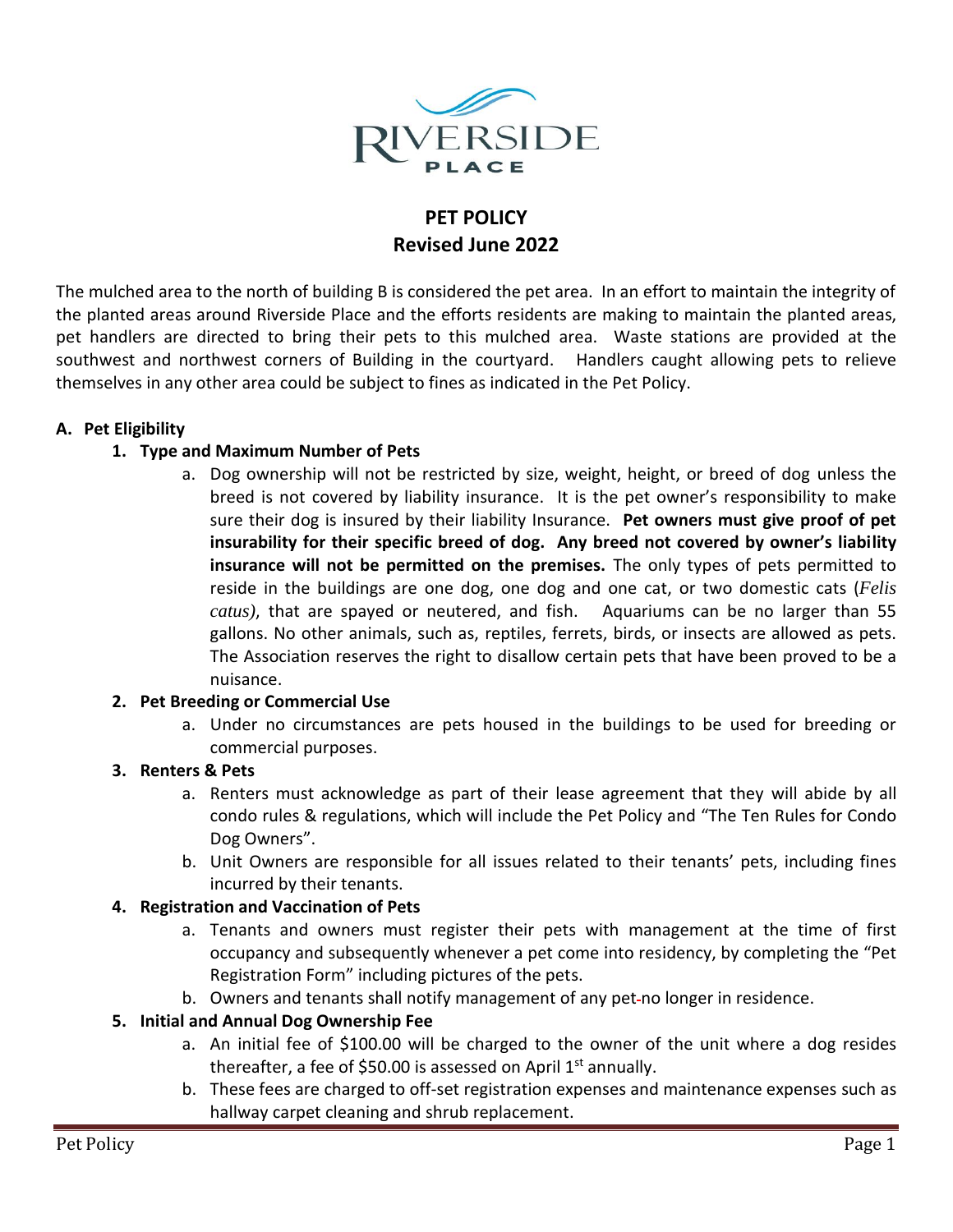## **6. Green Bay Pet Ordinance**

- a. In keeping with local ordinances, Green Bay Riverside Unit Owners Association (GBRUOA) requires that all dogs and cats be inoculated for rabies.
- b. Valid Rabies and City of Green Bay dog or cat license tags must be worn by cats and dogs at all times. If the owner's permanent residence is outside the City of Green Bay, then the owner must provide licensing information from the municipality of their primary residence. Pet owners must notify management when rabies and city licenses have been renewed by April  $1<sup>st</sup>$  each year.

## **7. Visiting Pets**

- a. Any resident hosting a dog for more than 72 hours in a one-year period must register the pet by filling out the Pet Registration form. This form must be filled out and given to Management three business days prior to the pet's visit. It is the responsibility of the unit owner to supply information regarding valid rabies vaccination at time of application. Any visiting dog staying longer than 72 hours will be subject a \$50.00 registration fee, which will be due with the Pet Registration form.
- b. No pet of guest can stay in the unit for more than 14 days (consecutive or staggered) in any one-year period.
- c. It is the Unit Owner's responsibility to inform all visiting pet owners of the condominium pet rules and regulations.
- d. Unit owners are responsible for the pets of guests who visit their unit; such pets are subject to the same restrictions as resident pets.
- e. Unit owners are responsible for ensuring that the visiting pet handler is aware of the *Pet Policy* and *Ten Rules for Condo Dog Owners* (if applicable) and that they abide by such rules during the entire time the visiting pet is in residence.
- f. The Unit owner will be responsible for any fines specified in the *Pet Policy* that occur by a visiting pet or its handler.

# **B. General Regulations**

# **1. Control of Pets in Common Building Areas and Property**

- a. A controlled pet is defined as one that is either being transported in a pet carrier or on a leash under the direct control of its handler.
- b. For the purpose of transport, controlled pets are permitted use of hallways, corridors, garages, and elevators. No pet is allowed in the B Building Community Room, B Building Fitness Center, and the A Building Laundry Room at any time.
- c. The garage areas and hallways shall not be used for the purpose of walking or exercising pets.
- d. Pets must be controlled (leashed) when outdoors within the perimeter of the property. Sodded areas are considered "No Pet" areas and dogs are not to relieve themselves within those areas.
- e. Handlers shall keep their dogs within a 5-foot radius when other people and their pets are present.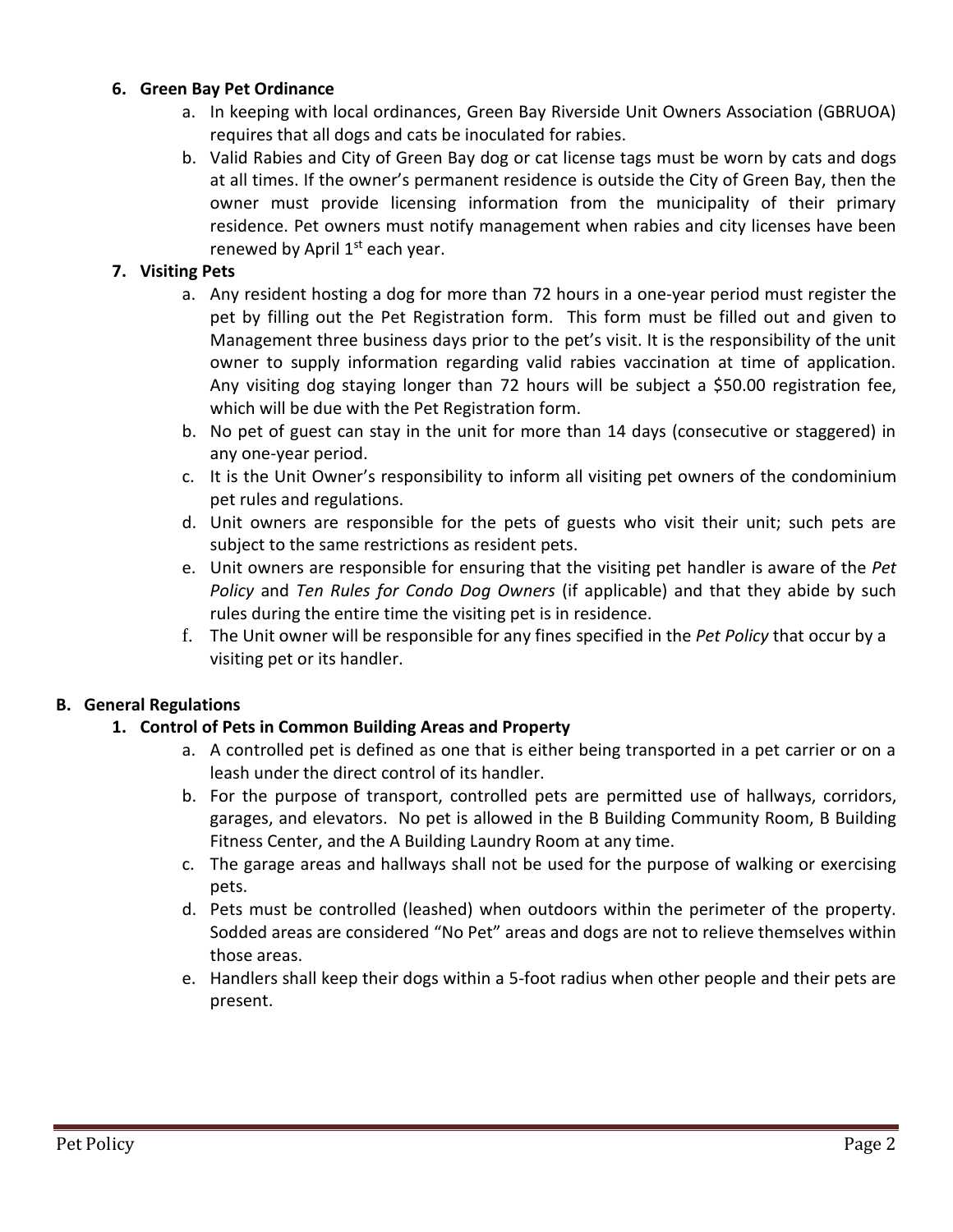# **2. Pets in Elevators**

- a. When another passenger is present, dogs occupying an elevator must be kept in close proximity to their handler (i.e., in a "heel" position) so as not to infringe on the rights of other passengers.
- **3.** Pets shall not be tethered to any furniture or other common elements.

## **4. Working Service Dogs**

a. Pet regulations do not include working Service Dogs. As provided by the Individuals with Disabilities Act, Service Dogs are permitted to go anywhere with their handlers.

#### **5. Accidents Inside and Outside of the Buildings**

- a. It is the responsibility of the pet owner or handler to remove the waste of their pet's urination, defecation, or vomit inside the buildings, including the lobby, hallways, garages, and elevators, and to dispose of it properly. Proper clean up and disposal also includes outside the buildings, which includes sidewalks, garage ramps, and landscaped areas around the buildings.
- b. Any damage caused by cleaning chemicals, or other such materials used by owner/handler in an attempt to remedy said damage is also the full responsibility of said unit owner.
- c. Once the pet handler has made the initial clean-up, the handler shall immediately notify management. The building staff will complete the cleanup hygienically at no cost to the pet owner, unless a professional company is called in. Then the owner will be responsible for related costs.

#### **6. Unit Balconies / Terraces and Doggie Doors**

- a. Pets shall not be left unattended on unit balconies or terraces at any time.
- b. Doggy Doors may not be installed in any unit.
- **7. Green Bay Ordinance** regarding removal of dog feces applies to balconies, terraces, and all common areas, including the pet park. Chapter 8 of the Green Bay Ordinance Book. (http://www.ci.green-bay.wi.us/law/ordinance-book/CHPTR08.pdf)
	- a. "When any dog defecates on any property other than the property of the owner or custodian of the dog, including common areas of condominiums, townhouses, duplexes or apartments, it shall be the duty of the owner or custodian of the dog to immediately remove and properly dispose of the dog feces."
	- b. "It is unlawful for any person to allow the accumulation of dog feces on any property owned, occupied or controlled by such person, if such accumulation creates an unsanitary, offensive or unhealthy condition."
	- c. "It is unlawful for any person to place dog feces in storm sewers or upon the property of another, or to dispose of such feces in any manner except by depositing such feces in a toilet or a covered container normally used for refuse or garbage."

#### **C. Accountability, Violations, Penalties**

#### **1. Indemnification**

a. Any owner or tenant who keeps or maintains any pet in the Building(s) shall be deemed to have agreed to indemnify the Green Bay Riverside Unit Owners Association (GBRUOA), each of its Members, its Executive Board, and the Managing Agent from any loss, claim, or liability of any kind or character whatsoever arising by reason of keeping or maintaining such pet within the complex.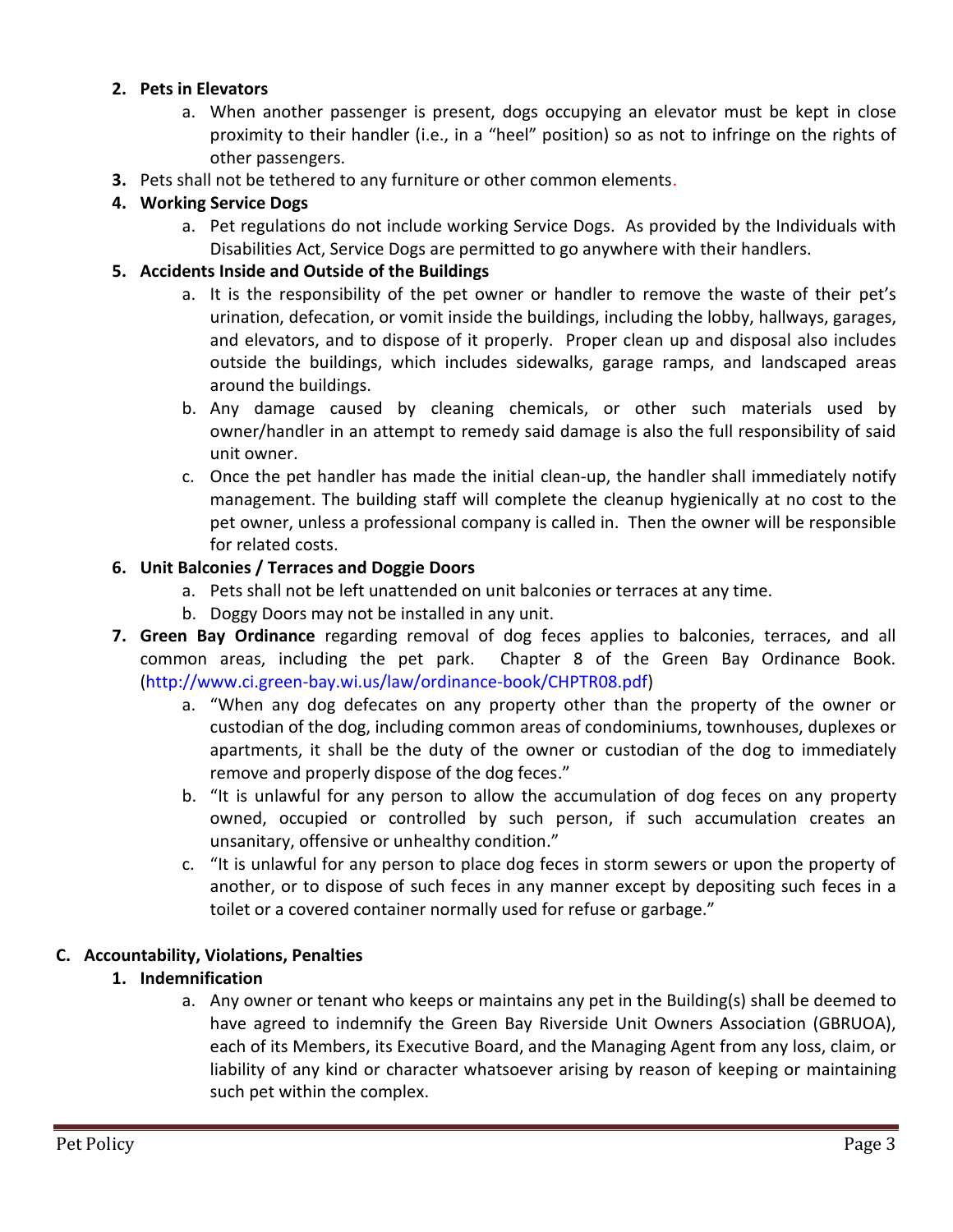## **2. Pet Liability Insurance Coverage**

- a. All pet owners must provide proof that their pet is covered by their homeowner's / renter's liability insurance**.**
- b. **Pet owners must give proof of pet insurability for their specific breed of dog. Any breed not covered by liability insurance will not be permitted on the premises.**

## **3. Responsibility for Damage**

- a. Pet owners shall be held solely responsible for any damage, injury or disturbances that their pets may inflict or cause.
- b. Unit owners will be held responsible for the behavior of the pets of their guests, and for pets of their tenants and their tenant's guests.

## **4. Dog Bites**

- a. If a resident or guest is bitten or otherwise injured by a dog on the premises, the resident shall report the incident to the Animal Control Unit of Green Bay Police Department and then reported to management during office hours. If Animal Control deems the dog allowable to return to the owner, the dog's owner and victim are to meet with the Board of Directors to determine if the pet is allowed to stay on the premises.
- b. If not otherwise reported, management is required to report the incident to the Animal Control Unit of Green Bay Police Department. Until the situation has been resolved, the dog must be muzzled whenever it is outside the owner's residence and on Riverside Place property.

## **5. Unacceptable Nuisance Behavior** (examples including but not limited to the following)

- a. Pets that cause damage to the property
- b. Pets that emit an unreasonable odor that is detectable in common areas or another unit.
- c. Owners who allow unsanitary or unsightly conditions in enclosures or surroundings.
- d. Animals that defecate on any sidewalk, building or common property.
- e. Animals that relieve themselves on inside walls, floors or elevator.
- f. Animals that bark, whine, howl or make other disturbing noises in an excessive, continuous, or untimely manner in either the common areas or any unit.
- g. Pets that molest or jump on guests or other residents or that exhibit aggressive or vicious behavior as determined by the Board of Directors.

#### **6. Penalties for Violations**

- a.  $1<sup>st</sup>$  violation Immediate verbal notification by staff at the time of violation followed by written notification from the community manager.
- b. 2<sup>nd</sup> repeat violation within a 12-month period Written statement of violation and a \$100.00 fine.
- c. 3<sup>rd</sup> repeat violation within a 12-month period Written statement of violation and a \$250.00 fine.
- d.  $4<sup>th</sup>$  and subsequent repeat violations The issue will be brought to the attention of the Board of Directors for subsequent action. See Pet Eviction below.

#### **7. Pet Eviction**

a. In those instances, wherein, it is determined that a pet is either an ongoing nuisance or dangerous to public health, welfare or safety of the resident and others, the Association through the Board of Directors' (BOD) decision has the right to have such pet permanently removed from Riverside Place Condominiums property.